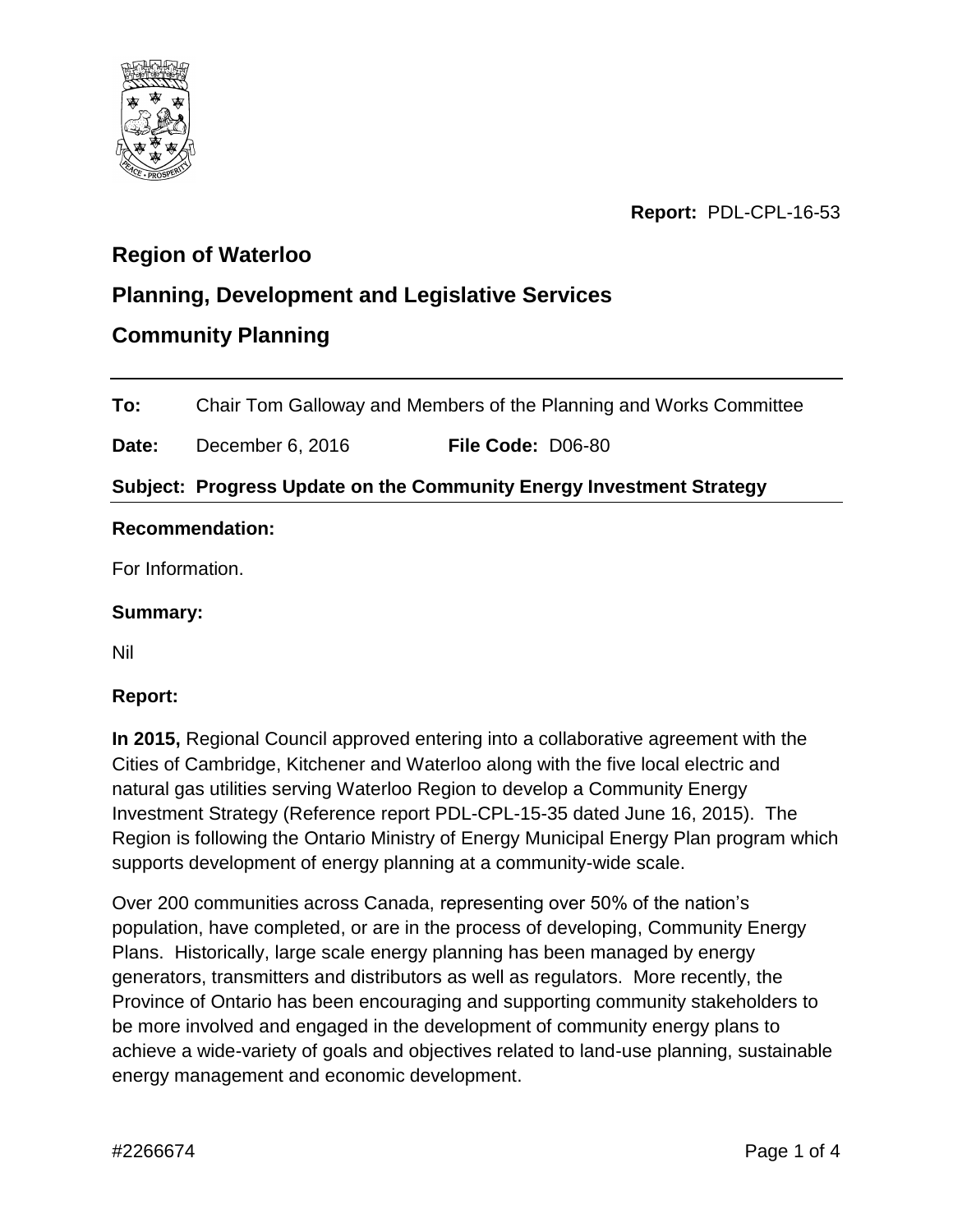The local effort within Waterloo Region, has focussed its planning efforts on developing a Community Energy Investment Strategy. Local partners working with the Region have established the following draft Vision for the strategy:

"To improve the economic competitiveness and quality of life, in a growing Waterloo Region through enhanced investments in energy efficiency, optimization of local energy resources and reduction of environmental impact related to local energy use."

The strategy development process is being conducted in three stages as required by the Ministry of Energy's community energy planning program. These stages are outlined as follows:

1. Baseline study and mapping - assessment of current energy consumption spatially as well as factoring in projected population and employment growth.

2. Stakeholder engagement – identify local opportunities, needs and priorities.

3. Plan development – evaluate actions identified, their cost/benefits and recommend options.

An RFP for consulting services was issued in late summer of 2015 and a consortium of three firms specializing in stakeholder engagement, land use and energy modelling were successful bidders. Over the past twelve months, Regional staff have been working with Area Municipalities and local utilities to complete stage 1 involving the development a baseline energy use study, a 25-year energy use forecast and a stakeholder engagement plan which it is now being implemented as part of stage 2. The national not-for-profit organization QUEST (Quality Urban Energy Systems for Tomorrow) has also been working with the Region as part of this process.

Considering the main stationary and transportation energy resources used within Waterloo Region, almost \$2.1 Billion was spent on energy in the year 2014 by all residents and employers. As most of this expenditure flows out of the regional economy, it emphasizes the need for conservation and demand management as well as consideration of opportunities for locally generated and distributed energy resources. These opportunities will be further explored and analyzed within stage 3 during December 2016 – April 2017.

Recently, a number of stakeholder engagement activities have taken place to raise local awareness of this initiative including but not limited to the following:

• Interviews with all Mayors and CAO's of Area Municipalities (as well as the Regional Chair and CAO), Regional/Municipal senior management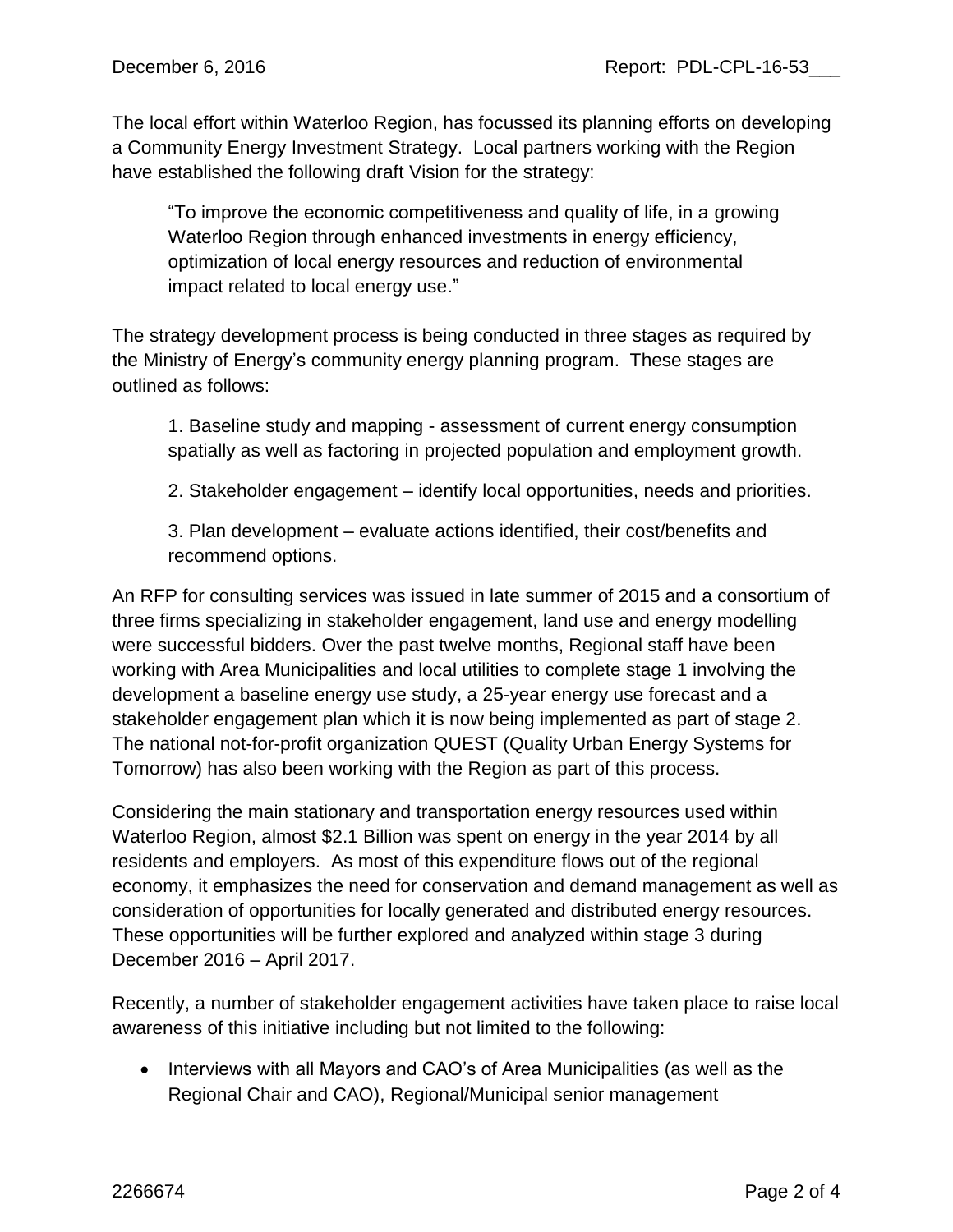representatives as well as the CEO of the new Waterloo Regional Economic Development Corporation;

- Meetings with investors and interest groups such as local renewable energy cooperatives, energy service companies and non-profits focussing on innovative and sustainable energy initiatives;
- A workshop to gain feedback from Developers and Homebuilders on high energy efficient new construction;
- Participation in a workshop on exploring bioenergy opportunities (for example use of residual forest or agricultural harvest waste) as well as a recent energy policy forum hosted by the University of Waterloo; and,
- Use of an online presence such as a website and social media.

Stakeholder engagement is required to continue throughout the  $2^{nd}$  and 3rd stages of strategy development. This will include invitations to engaged stakeholders for involvement in additional workshops focussed on identifying and evaluating local options in addition to determining realistic routes for implementation. It is expected that a draft strategy will be presented to Regional Council in the second quarter of 2017 and then shortly thereafter made available for additional stakeholder feedback and broader public comment. The final strategy is expected to be submitted to the Ontario Ministry of Energy within the fourth quarter of 2017.

### **Corporate Strategic Plan**

This report addresses Strategic Objective 3.3 Enhance efforts to improve air quality and specifically Action 3.3.3 Collaborate with stakeholders to develop a Community Energy Investment Strategy.

### **Financial Implications**

The 2015 Community Planning Ten Year Capital Forecast was increased by \$180,000 for the Community Energy Investment Strategy (project 22037) , funded by the Regional Municipality of Waterloo 2015 operating budget (5.6%; \$10,000), the Province (50.0%; \$90,000), and three cities and five local utility companies (44.4%; \$10,000 each). The Region is administering all financial aspects for the development of the strategy. To date, \$81,902 has been spent, leaving \$98,098 (54.5%) remaining in the capital budget to complete the second and third stages.